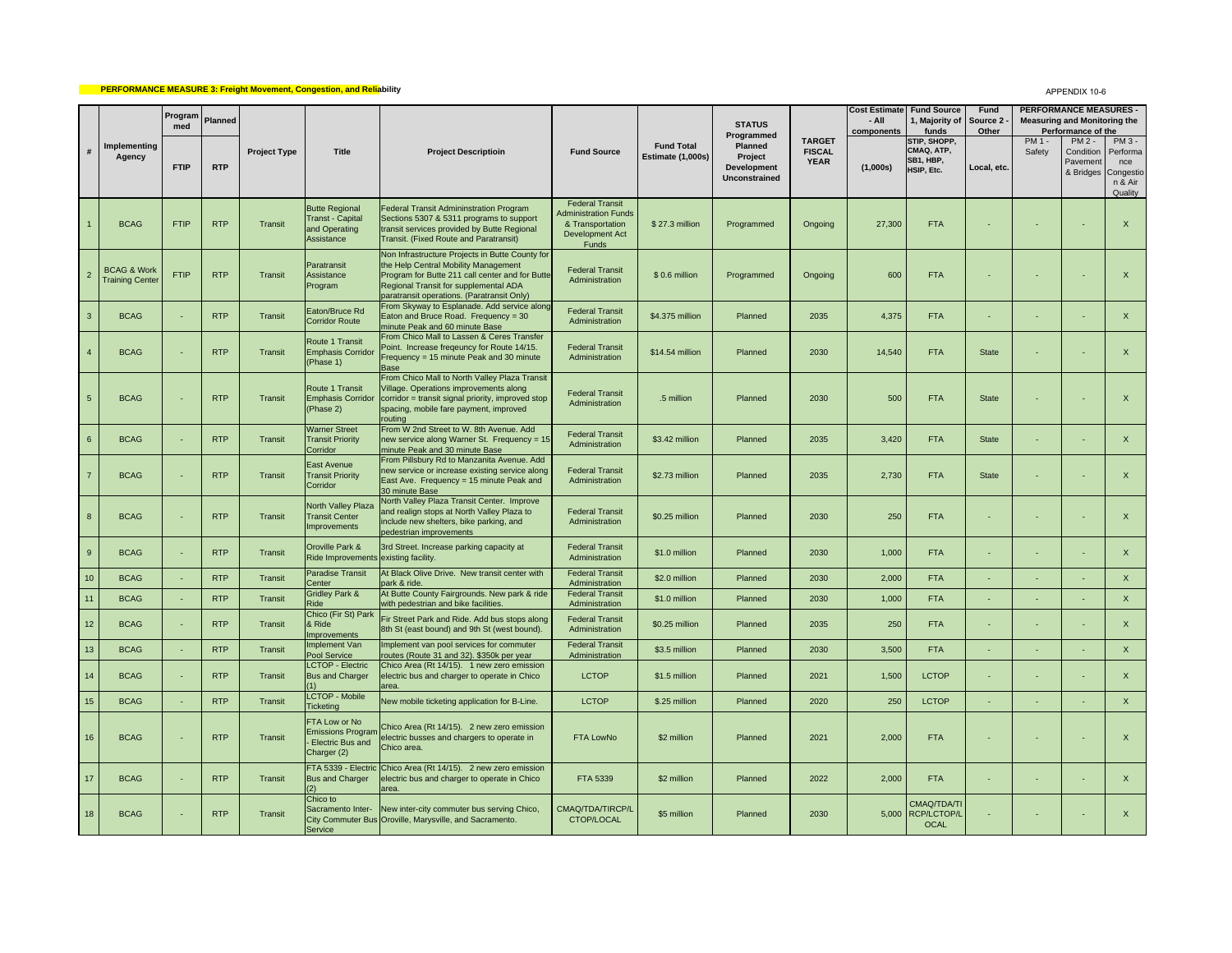| 19          | <b>BCAG</b>         |             | <b>RTP</b> | Passenger Rail                            | Chico to<br>Sacramento Inter-<br>Service                                                                               | New inter-city commuter rail serving Oroville,<br>City Commuter Rail Marysville, and Sacramento.                                                                                                                                                                                                                                                                                                                            | CMAQ/TDA/TIRCP/L<br>CTOP/LOCAL                                                                                                                                           | \$5 million      | Planned    | 2030 | 5.000  | CMAQ/TDA/TI<br><b>RCP/LCTOP/L</b><br><b>OCAL</b> |                              |              |              | $\mathsf{x}$              |
|-------------|---------------------|-------------|------------|-------------------------------------------|------------------------------------------------------------------------------------------------------------------------|-----------------------------------------------------------------------------------------------------------------------------------------------------------------------------------------------------------------------------------------------------------------------------------------------------------------------------------------------------------------------------------------------------------------------------|--------------------------------------------------------------------------------------------------------------------------------------------------------------------------|------------------|------------|------|--------|--------------------------------------------------|------------------------------|--------------|--------------|---------------------------|
| 20          | <b>Biggs</b>        | <b>FTIP</b> | <b>RTP</b> | Bicycle &<br>Pedestrian                   | <b>Biggs Safe Routes</b><br>to School Project -<br><b>Second Street</b>                                                | Construct new pedestrian/bike facilities to<br>close gaps. Extend the class 2 bike lanes and<br>nstall ADA compliant curb ramps.                                                                                                                                                                                                                                                                                            | <b>Congestion Mitigation</b><br>and Air Quality<br>Program                                                                                                               | \$ 0.172 million | Programmed | 2021 | 172    | CMAQ                                             | Local                        |              |              | $\mathsf{x}$              |
| 21          | <b>Biggs</b>        | FTIP        | <b>RTP</b> | Bicycle &<br>Pedestrian                   | Safe Routes to<br>Schools Program                                                                                      | Construct new ped/bike facilities along 2nd &<br>Streets.                                                                                                                                                                                                                                                                                                                                                                   | <b>Congestion Mitigation</b><br>and Air Quality<br>Program, Local<br>Agency Funds &<br>Future ATP                                                                        | \$1.5 million    | Programmed | 2024 | 1,500  | CMAQ                                             | <b>ATP</b>                   |              | ×.           | $\boldsymbol{\mathsf{x}}$ |
| 22          | <b>Butte County</b> | <b>FTIP</b> | <b>RTP</b> | Bicycle &<br>Pedestrian                   | Autry Lane &<br>Monte Vista Safe<br>Routes to Schools<br><b>Gap Closure</b><br>Project                                 | Curb, gutter, sidewalk, and crossing<br>nhancements along Autrey Ln. and Monte<br>Vista Ave. on Autry from Las Plumas to Monte<br>/ista and along Monte Vista from Autry Ln to<br>incoln Blvd.                                                                                                                                                                                                                              | <b>Congestion Mitigation</b><br>and Air Quality<br>Program, Local<br>Agency Funds &<br>Future ATP                                                                        | \$3.15 million   | Programmed | 2024 | 3,150  | CMAQ                                             | <b>ATP</b>                   |              | ÷            | $\boldsymbol{\mathsf{x}}$ |
| 23          | <b>Butte County</b> | <b>FTIP</b> | <b>RTP</b> | Bicycle &<br>Pedestrian                   | <b>Butte County Safe</b><br>Routes Resource<br>Center                                                                  | Von Infrastructure Project. Butte County Safe<br>Routes Program.                                                                                                                                                                                                                                                                                                                                                            | <b>Active Transportation</b><br>Program & Local<br>Agency funds                                                                                                          | \$1.14 million   | Programmed | 2022 | 1,140  | <b>ATP</b>                                       | Local                        |              |              | $\mathsf X$               |
| <b>6B70</b> | <b>Butte County</b> | <b>FTIP</b> | <b>RTP</b> | Bicycle &<br>Pedestrian                   | Monte Vista &<br>Lower Wyandotte<br>Class II Bike<br>Project                                                           | Construct Class II bike facilities along Monte<br>Vista Av and Lincoln Blvd to Lower Wyandotte<br>Rd in locations that do not have existing curb,<br>jutter and sidewalks, along with class II bike<br>acilities along Lower Wyandotte Rd from Las<br>Plumas Ave/Oro Bangor Hwy to Monte Vista<br>Ave. From Lincoln Blvd. along Monte Vista to<br>Lower Wyandotte and up Lower Wyandotte<br>from Monte Vista to Las Plumas. | <b>Congestion Mitigation</b><br>and Air Quality<br>Program                                                                                                               | \$ 0.75 million  | Programmed | 2020 | 750    | CMAQ                                             |                              |              |              | $\mathsf{x}$              |
| 25          | <b>Butte County</b> | <b>FTIP</b> | <b>RTP</b> | Bicycle &<br>Pedestrian                   | Palermo/South<br>Oroville SRTS<br>Project, Phase 3                                                                     | Design Curb, gutter, sidewalk, and crossing<br>enhancements along Lincoln Blvd., Palermo<br>Rd., and Baldwin Ave. in locations that do not<br>have existing curb, gutter, and sidewalks.<br>From Hewitt Ave from Palermo Rd up to<br>Baldwin Ave. Along Balwin Ave. from Hewitt<br>to Lincoln Blvd. Down Lincoln Blvd. from<br>Baldwin ave to Palermo Rd. Also on Palermo<br>Rd from Lincoln to Palermo Middle School.      | <b>Congestion Mitigation</b><br>and Air Quality<br>Program, Local<br>Agency Funds &<br><b>Future Active</b><br>Transportation<br>Program Funds Not<br><b>Yet Secured</b> | \$2.35 million   | Programmed | 2025 | 2,350  | ATP                                              | CMAQ/<br>LOCAL               |              | $\sim$       | $\mathsf X$               |
| 77          | Caltrans            | <b>FTIP</b> | <b>RTP</b> | Maintenance,<br>Operations, and<br>Safety | SR 99<br>Transportation<br>Management<br><b>Systems</b>                                                                | SR 99 - In and near Chico, from Southgate<br>Avenue to Garner Lane. Install Traffic<br>Management System (TMS) elements. (EA<br>H860)                                                                                                                                                                                                                                                                                       | <b>SHOPP - Mobility</b><br>Program funds                                                                                                                                 | \$11.6 million   | Programmed | 2022 | 11,600 | <b>SHOPP</b>                                     |                              |              |              | $\mathsf X$               |
| 87          | Caltrans            | <b>FTIP</b> | <b>RTP</b> | Bicycle &<br>Pedestrian                   | SR 32 ADA Curb<br>Ramps                                                                                                | SR 32 - In Chico, from Walnut Street to Poplar<br>Street. Upgrade Americans with Disabilities<br>Act (ADA) facilities. (EA 4F800)                                                                                                                                                                                                                                                                                           | SHOPP - Mandates<br>Program<br>funds                                                                                                                                     | \$5.4 million    | Programmed | 2020 | 5,400  | <b>SHOPP</b>                                     |                              |              |              | $\boldsymbol{\mathsf{x}}$ |
| 89          | Caltrans            | <b>FTIP</b> | <b>RTP</b> | Maintenance.<br>Operations, and<br>Safety | SR 32 Pavement<br>Rehab                                                                                                | SR 32 - In and near Chico, from Muir Avenue<br>to Route 99 (PM 5.0/10.2L/R). Rehabilitate<br>pavement, install signals and lighting, upgrade<br><b>Fransportation Management System (TMS)</b><br>elements, rehabilitate drainage systems, and<br>upgrade facilities to Americans with<br>Disabilities Act (ADA) standards. (EA 4H760)                                                                                       | SHOPP - Roadway<br><b>Preservation funds</b>                                                                                                                             | \$33.2 million   | Programmed | 2025 | 33,200 | <b>SHOPP</b>                                     |                              | $\mathsf{x}$ | $\mathsf{X}$ | $\mathsf{X}$              |
| 90          | Caltrans            | <b>FTIP</b> | <b>RTP</b> | Maintenance,<br>Operations, and<br>Safety | SR 99 Pavement<br>Rehab                                                                                                | SR 99 - In and near Gridley, from Hollis Lane<br>to north of Ford Avenue. Rehabilitate<br>avement, upgrade Transportation<br>Management System (TMS) elements,<br>rehabilitate drainage systems, and upgrade<br>facilities to Americans with Disabilities Act<br>ADA) standards. (EA 1H140)                                                                                                                                 | <b>SHOPP - Roadway</b><br><b>Preservation funds</b>                                                                                                                      | \$16.1 million   | Programmed | 2025 | 16,100 | <b>SHOPP</b>                                     |                              |              | X            | $\boldsymbol{\mathsf{x}}$ |
| 96          | Chico               | <b>FTIP</b> | <b>RTP</b> | Bicycle &<br>Pedestrian                   | Safety and<br><b>Accessibility</b><br>mprovement<br>Project                                                            | Esplanade Corridor Project includes various non motorized<br>complete streets" improvements along the<br>Esplanade Corridor from W. 11th Avenue to<br>Memorial Avenue. Improvements are both on<br>Esplande and Oleander.                                                                                                                                                                                                   | <b>Congestion Mitigation</b><br>and Air Quality<br>Program, Local<br>Agency & Active<br>Transportation<br>Program Funds                                                  | \$7.7 million    | Programmed | 2022 | 7,700  | <b>ATP</b>                                       | Nexus 610.<br>W-Trans<br>#18 | $\mathsf X$  |              | $\mathsf X$               |
| 97          | Chico               | <b>FTIP</b> | <b>RTP</b> | Bicycle &<br>Pedestrian                   | <b>Litte Chico Creek</b><br>Pedestrian /<br><b>Bicycle Bridge</b><br>Connection at<br><b>Community Park</b><br>Project | Just south of Humboldt Ave, west of State<br>Route 99. Project entails new bridge<br>connector over Little Chico Creek into the<br>north side of 20th Street Park.                                                                                                                                                                                                                                                          | ocal Agency & Active<br>Transportation<br>Program Funds                                                                                                                  | \$2.142 million  | Programmed | 2023 | 2,142  | <b>ATP</b>                                       | <b>LOCAL</b>                 |              |              | $\mathsf X$               |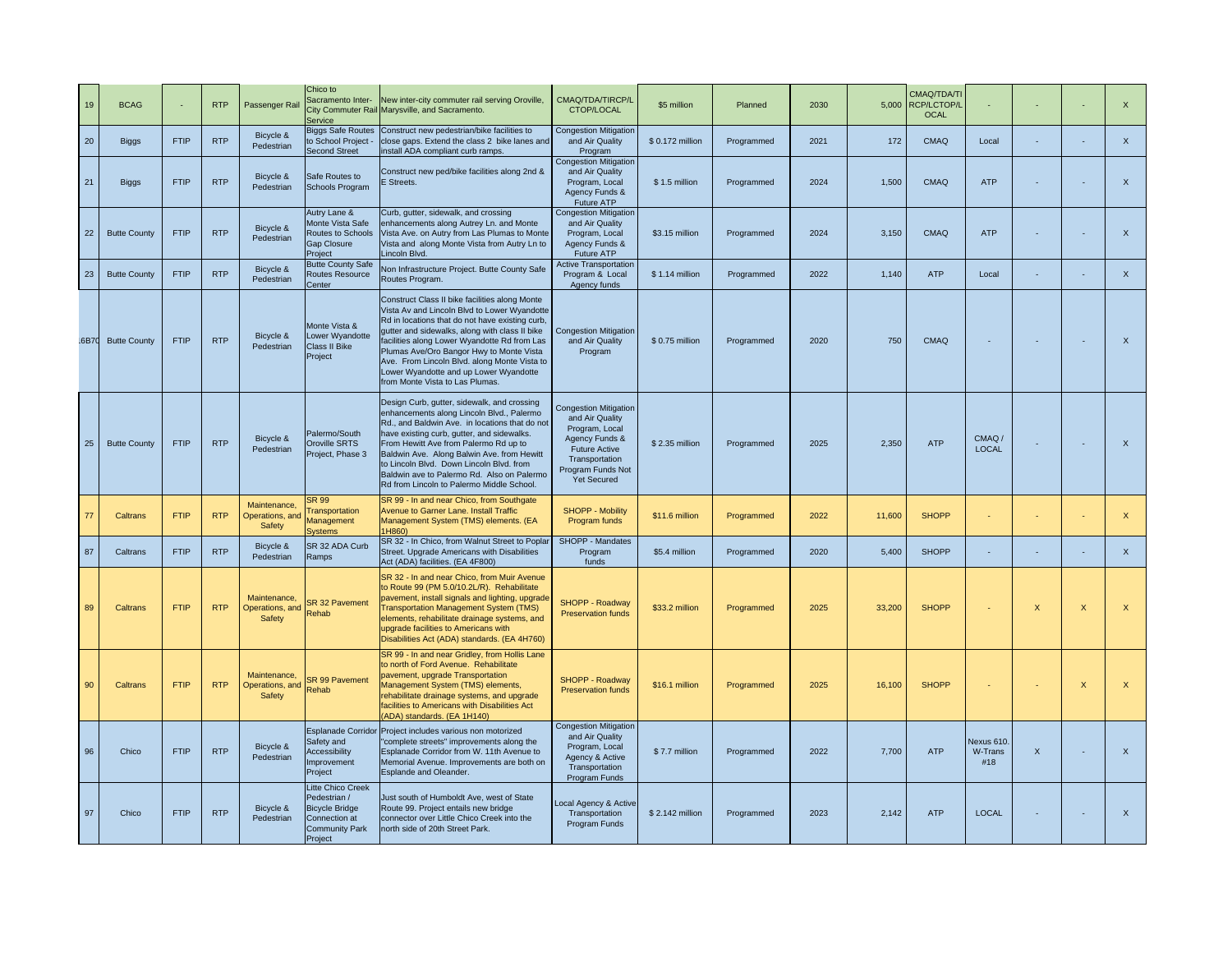| 98  | Chico | <b>FTIP</b>                 | <b>RTP</b> | Bicycle &<br>Pedestrian                   | SR 99 Bikeway<br>Phase 4<br><b>Improvements</b>                | Business Lane along the east side of SR 99<br>corridor to the Skyway northbound on-ramp.<br>Project is to construct a new Class 1 Bikeway<br>Project                                                                                                                  | <b>Congestion Mitigation</b><br>and Air Quality<br>Program, Local<br>Agency & Active<br>Transportation<br>Program Funds | \$2.4 million   | Programmed | 2020 | 2,400  | ATP          | CMAQ/<br><b>LOCAL</b> |        | $\sim$ | $\boldsymbol{\mathsf{x}}$ |
|-----|-------|-----------------------------|------------|-------------------------------------------|----------------------------------------------------------------|-----------------------------------------------------------------------------------------------------------------------------------------------------------------------------------------------------------------------------------------------------------------------|-------------------------------------------------------------------------------------------------------------------------|-----------------|------------|------|--------|--------------|-----------------------|--------|--------|---------------------------|
| 99  | Chico | <b>FTIP</b>                 | <b>RTP</b> | Bicycle &<br>Pedestrian                   | SR 99 Corridor<br>Bikeway Phase 5 -<br>20th Street<br>Crossing | SR 99 Corridor Bikeway Project Phase 5<br>completes the gap adjacent to SR 99 from<br>Chico Mall across 20th Street to the south end<br>of Business Lane. Scope of project is develop<br>a new bicycle and pedestrian crossing (bridge)<br>over 20th Street in Chico. | <b>Congestion Mitigation</b><br>and Air Quality<br>Program, Local<br>Agency & Active<br>Transportation<br>Program Funds | \$15.5 million  | Programmed | 2023 | 15,500 | <b>ATP</b>   | CMAQ/<br><b>LOCAL</b> |        |        | $\mathsf X$               |
| 100 | Chico | ×.                          | <b>RTP</b> | Bicycle &<br>Pedestrian                   | <b>Nhittmeier Dr</b><br>Class 1 (Bikeway<br>99 connector)      | From SR99 Phase 4 end to Forest Ave and<br>albert. Class 2 bike facility (0.18 miles)                                                                                                                                                                                 | LOCAL                                                                                                                   | \$.155 million  | Planned    | 2030 | 115    | <b>LOCAL</b> |                       | ×.     |        | $\mathsf X$               |
| 101 | Chico | $\sim$                      | <b>RTP</b> | Bicycle &<br>Pedestrian                   | Oleander Ave<br>Class 2                                        | From E 10th Ave to E 1st Ave. Class 2 bike<br>acility (0.76 miles)                                                                                                                                                                                                    | LOCAL                                                                                                                   | \$.076 million  | Planned    | 2025 | 76     | <b>LOCAL</b> | ×.                    | $\sim$ | $\sim$ | $\mathsf X$               |
| 102 | Chico | $\sim$                      | <b>RTP</b> | Bicycle &<br>Pedestrian                   | Humboldt Rd Class                                              | From Morning Rose Way to Bruce Rd. Class<br>bike facility (0.51 miles)                                                                                                                                                                                                | <b>LOCAL</b>                                                                                                            | \$.305 million  | Planned    | 2025 | 305    | <b>LOCAL</b> |                       | ÷.     | ÷.     | $\boldsymbol{\mathsf{x}}$ |
| 103 | Chico | $\epsilon$                  | <b>RTP</b> | Bicycle &<br>Pedestrian                   | Esplanade Class 2                                              | From W 11th Ave to East Ave. Class 2 bike<br>acility (1.09 miles)                                                                                                                                                                                                     | <b>LOCAL</b>                                                                                                            | \$ .031 million | Planned    | 2025 | 31     | <b>LOCAL</b> |                       | ÷.     | $\sim$ | $\mathsf{x}$              |
| 104 | Chico |                             | <b>RTP</b> | Bicycle &<br>Pedestrian                   | <b>Bruce Rd Class 1</b>                                        | From HWY 32 to Remington Dr. Class 1 bike<br>acility (0.65 miles)                                                                                                                                                                                                     | <b>LOCAL</b>                                                                                                            | \$.072 million  | Planned    | 2025 | 72     | <b>LOCAL</b> |                       |        |        | $\boldsymbol{\mathsf{x}}$ |
| 105 | Chico | ÷.                          | <b>RTP</b> | Bicycle &<br>Pedestrian                   | <b>Comanche Creek</b><br>Class 1 (Phase 2)                     | From Midway to Meyers Ind Park. Class 1<br>ike facility (0.55 miles)                                                                                                                                                                                                  | LOCAL                                                                                                                   | \$1.662 million | Planned    | 2025 | 1,662  | <b>LOCAL</b> |                       | ÷.     | ÷.     | $\mathsf X$               |
| 136 | Chico | ÷.                          | <b>RTP</b> | Capacity<br>Increasing                    | Bruce Rd.<br><b>Nidening</b>                                   | from Skyway to SR 32, widen Roadway<br>Bridge included as separate project)                                                                                                                                                                                           | <b>Nexus</b>                                                                                                            | 13.4 million    | Planned    | 2022 | 13,400 | <b>LOCAL</b> |                       |        |        | $\mathsf{x}$              |
| 137 | Chico | $\sim$                      | <b>RTP</b> | Capacity<br>Increasing                    | <b>Commerce Court</b><br>Connection                            | From Ivy Street to Park Ave. connect existing<br>Commerce Ct. to Park Avenue via Westfield<br>ane.                                                                                                                                                                    | <b>Nexus</b>                                                                                                            | \$1.3 million   | Planned    | 2030 | 1.300  | <b>LOCAL</b> |                       |        | $\sim$ | $\mathsf{x}$              |
| 138 | Chico | $\sim$                      | <b>RTP</b> | Capacity<br>Increasing                    | E. 20th Street<br>Widening                                     | From Forest Avenue to Bruce Road. Widen<br>from 1 lane per direction to 2 lanes per<br>direction with median                                                                                                                                                          | <b>Nexus</b>                                                                                                            | \$3.1 million   | Planned    | 2030 | 3.100  | <b>LOCAL</b> |                       |        |        | $\mathsf X$               |
| 141 | Chico | $\sim$                      | <b>RTP</b> | Capacity<br>Increasing                    |                                                                | From Hicks Lane to Cohasset. Widen and<br>Eaton Rd Widening extend to 4 lanes with median and new bridge<br>t Sycamore Creek Tributary                                                                                                                                | <b>Nexus</b>                                                                                                            | \$22 million    | Planned    | 2040 | 22,000 | <b>LOCAL</b> |                       |        |        | $\mathsf{x}$              |
| 142 | Chico | $\mathcal{L}_{\mathcal{A}}$ | <b>RTP</b> | Capacity<br>Increasing                    | Eaton Rd Widening                                              | From Cohasset to Manzanita. Widen to 4<br>anes with median                                                                                                                                                                                                            | <b>Nexus</b>                                                                                                            | \$14 million    | Planned    | 2040 | 14,000 | <b>LOCAL</b> |                       |        |        | $\mathsf{X}$              |
| 143 | Chico | $\blacksquare$              | <b>RTP</b> | Capacity<br>Increasing                    | splanade<br>Videning                                           | Shasta Avenue to Nord Highway. Widen to 4<br>anes with median                                                                                                                                                                                                         | Nexus                                                                                                                   | \$6.5 million   | Planned    | 2030 | 6,500  | <b>LOCAL</b> |                       |        |        | $\mathsf X$               |
| 144 | Chico | $\sim$                      | <b>RTP</b> | Capacity<br>Increasing                    | Mariposa Ave<br><b>Connection</b>                              | From Glenshire Lane to Eaton Road, add new<br>arterial connection. 1 lane per direction                                                                                                                                                                               | <b>Nexus</b>                                                                                                            | \$1.8 million   | Planned    | 2021 | 1,800  | <b>LOCAL</b> | $\blacksquare$        |        | $\sim$ | $\mathsf X$               |
| 149 | Chico | ÷.                          | <b>RTP</b> | Capacity<br>Increasing                    | Notre Dame<br>Boulevard<br>Connection                          | From Little Chico Creek to E. 20th Street<br>Construct new 2 lane street and bridge at Little<br>hico Creek                                                                                                                                                           | <b>Nexus</b>                                                                                                            | \$7.850 million | Planned    | 2025 | 7,850  | <b>LOCAL</b> |                       |        | ×.     | $\boldsymbol{\mathsf{x}}$ |
| 151 | Chico | $\mathcal{L}_{\mathcal{A}}$ | <b>RTP</b> | Capacity<br>Increasing                    | <b>Midway Widening</b>                                         | From Hagan Lane to Park Ave. Widen road<br>rom 2 lanes to 4 lanes with a median                                                                                                                                                                                       | <b>Nexus</b>                                                                                                            | \$5.66 million  | Planned    | 2025 | 5,660  | <b>LOCAL</b> |                       |        |        | $\mathsf{x}$              |
| 153 | Chico | ÷.                          | <b>RTP</b> | Maintenance,<br>Operations, and<br>Safety | <b>Bruce Road/Sierra</b><br><b>Sunrise Terrace</b>             | <b>New Traffic Signal</b>                                                                                                                                                                                                                                             | <b>Nexus</b>                                                                                                            | \$.28 million   | Planned    | 2025 | 280    | <b>LOCAL</b> |                       |        | $\sim$ | $\mathsf{X}$              |
| 154 | Chico | ä,                          | <b>RTP</b> | Maintenance,<br>Operations, and<br>Safety | $E.$ 1st Ave /<br><b>Mangrove Ave</b>                          | Turn lane capacity expansion, storage length<br>expansion, channelization improvements,<br>pedestrian safety due to increased traffic<br>olumes.                                                                                                                      | <b>Nexus</b>                                                                                                            | \$.250 million  | Planned    | 2028 | 250    | <b>LOCAL</b> |                       |        |        | $\mathsf{x}$              |
| 155 | Chico | $\blacksquare$              | <b>RTP</b> | Maintenance,<br>Operations, and<br>Safety | East 20th<br>Street/MLK                                        | Intersection capacity and queuing storage<br>enhancements consistent with adjacent<br>interchange improvements.                                                                                                                                                       | <b>Nexus</b>                                                                                                            | \$1 million     | Planned    | 2028 | 1,000  | <b>LOCAL</b> |                       |        | ÷      | $\mathsf{x}$              |
| 156 | Chico | ÷.                          | <b>RTP</b> | Maintenance<br>Operations, and<br>Safety  | East<br>Avenue/Cactus                                          | <b>New Traffic Signal</b>                                                                                                                                                                                                                                             | <b>Nexus</b>                                                                                                            | \$.35 million   | Planned    | 2028 | 350    | <b>LOCAL</b> | ÷                     |        | $\sim$ | $\mathsf X$               |
| 157 | Chico | ÷.                          | <b>RTP</b> | Maintenance,<br>Operations, and<br>Safety | East Avenue/<br><b>Cohasset Road</b>                           | Turn lane capacity expansion, storage length<br>expansion, channelization improvements,<br>pedestrian safety due to increased traffic<br>olumes.                                                                                                                      | <b>Nexus</b>                                                                                                            | \$.250 million  | Planned    | 2028 | 250    | <b>LOCAL</b> |                       |        | $\sim$ | $\mathsf{x}$              |
| 158 | Chico | ÷                           | <b>RTP</b> | Maintenance,<br>Operations, and<br>Safety | East Avenue /<br>Esplanade                                     | Turn lane capacity expansion, storage length<br>expansion, channelization improvements,<br>pedestrian safety due to increased traffic<br>volumes.                                                                                                                     | Nexus                                                                                                                   | \$.250 million  | Planned    | 2028 | 250    | <b>LOCAL</b> |                       |        | ÷      | $\mathsf X$               |
| 159 | Chico |                             | <b>RTP</b> | Maintenance,<br>Operations, and<br>Safety | Esplanade<br>DeGarmo Drive                                     | <b>New Traffic Signal</b>                                                                                                                                                                                                                                             | <b>Nexus</b>                                                                                                            | \$.245 million  | Planned    | 2028 | 245    | <b>LOCAL</b> |                       | ×.     | ÷      | $\mathsf{x}$              |
| 160 | Chico |                             | <b>RTP</b> | Maintenance,<br>Operations, and<br>Safety | Esplanade /<br>Henshaw                                         | <b>New Traffic Signal</b>                                                                                                                                                                                                                                             | <b>Nexus</b>                                                                                                            | \$.245 million  | Planned    | 2028 | 245    | <b>LOCAL</b> |                       |        |        | $\mathsf{x}$              |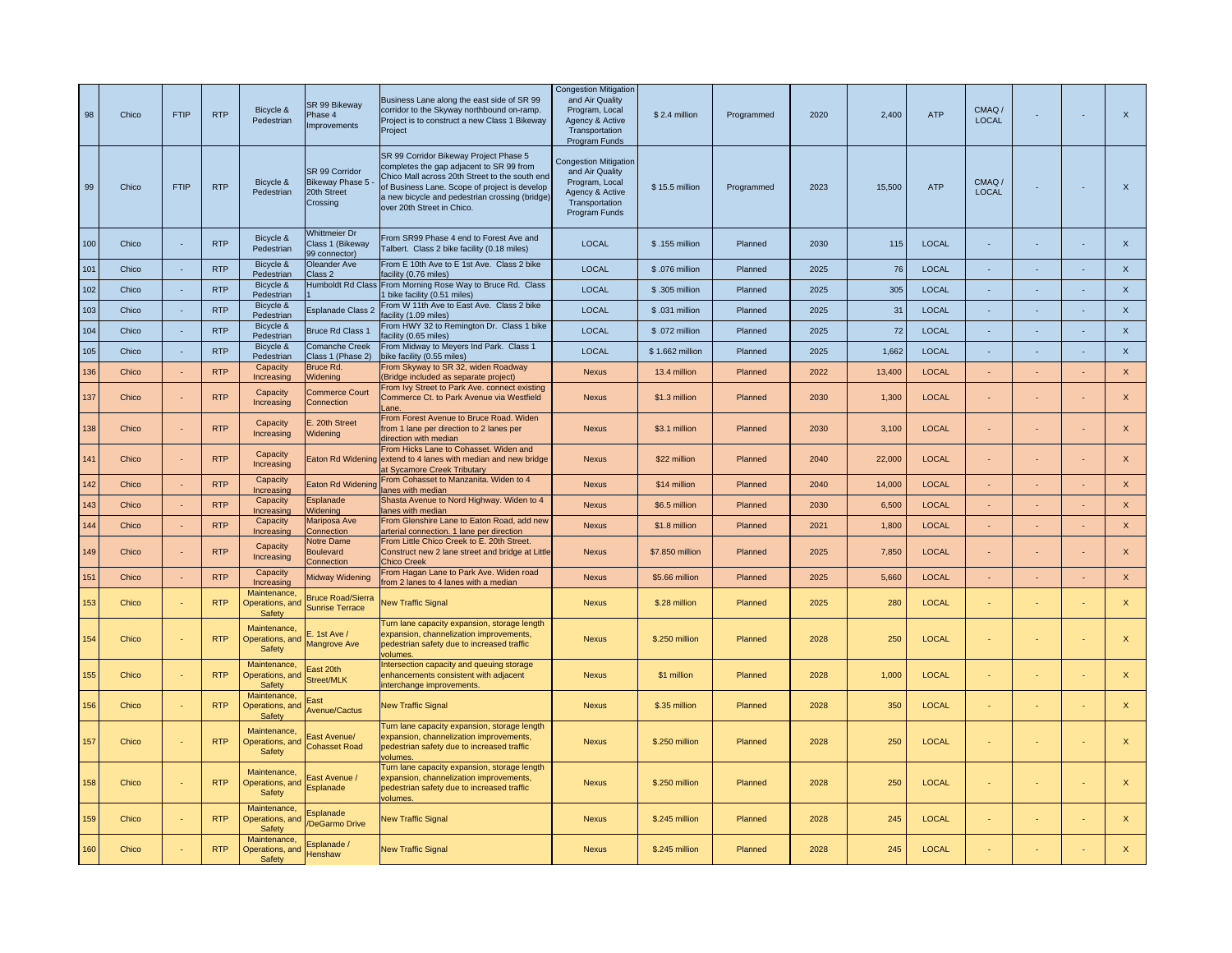| 161 | Chico    |              | <b>RTP</b> | Maintenance<br>Operations, and<br><b>Safety</b>  | <b>Esplanade / Rio</b><br>.indo                                                                                 | <b>New Traffic Signal</b>                                                                                                                                                                                               | <b>Nexus</b>                                                                                                                                                             | \$.21 million   | Planned    | 2028 | 210            | <b>LOCAL</b> |                          |    |                          | $\mathsf{x}$              |
|-----|----------|--------------|------------|--------------------------------------------------|-----------------------------------------------------------------------------------------------------------------|-------------------------------------------------------------------------------------------------------------------------------------------------------------------------------------------------------------------------|--------------------------------------------------------------------------------------------------------------------------------------------------------------------------|-----------------|------------|------|----------------|--------------|--------------------------|----|--------------------------|---------------------------|
| 162 | Chico    |              | <b>RTP</b> | Maintenance<br>Operations, and<br><b>Safety</b>  | lumboldt Rd /<br><b>Norte Dame</b>                                                                              | <b>New Traffic Signal</b>                                                                                                                                                                                               | <b>Nexus</b>                                                                                                                                                             | \$.315 million  | Planned    | 2028 | 315            | <b>LOCAL</b> |                          |    | ×.                       | $\mathsf X$               |
| 164 | Chico    | ÷            | <b>RTP</b> | Maintenance,<br>Operations, and<br><b>Safety</b> | Aanzanita/Maripos                                                                                               | Roundabout (within existing ROW)                                                                                                                                                                                        | <b>Nexus</b>                                                                                                                                                             | \$1.91 million  | Planned    | 2025 | 1,910          | <b>LOCAL</b> | ÷                        |    | $\overline{\phantom{a}}$ | $\mathsf X$               |
| 165 | Chico    |              | <b>RTP</b> | Maintenance.<br>Safety                           | Operations, and Park Avenue MLK                                                                                 | Turn lane capacity expansion, storage length<br>expansion, channelization improvements,<br>bedestrian safety due to increased traffic<br>olumes.                                                                        | <b>Nexus</b>                                                                                                                                                             | \$.7 million    | Planned    | 2026 | 700            | <b>LOCAL</b> |                          |    | $\sim$                   | $\mathsf{x}$              |
| 166 | Chico    |              | <b>RTP</b> | Maintenance,<br>Operations, and<br><b>Safety</b> | Skyway/Carmichae<br><b>Drive-Country</b><br>Club                                                                | Turn lane capacity expansion, storage length<br>expansion, channelization improvements,<br>pedestrian safety due to increased traffic<br>volumes                                                                        | <b>Nexus</b>                                                                                                                                                             | \$.25 million   | Planned    | 2028 | 250            | <b>LOCAL</b> |                          |    | ×.                       | $\mathsf X$               |
| 167 | Chico    | ×.           | <b>RTP</b> | Maintenance.<br>Operations, and<br>Safety        | Skyway/Potter<br>Road                                                                                           | <b>New Traffic Signal (Bike Trail)</b>                                                                                                                                                                                  | <b>Nexus</b>                                                                                                                                                             | \$.25 million   | Planned    | 2028 | 250            | <b>LOCAL</b> |                          |    | ÷                        | $\mathsf X$               |
| 169 | Chico    | $\mathbf{r}$ | <b>RTP</b> | Maintenance,<br>Operations, and<br>Safety        | Eaton Rd/ Floral<br><b>Ave</b>                                                                                  | 2-Lane Roundabout                                                                                                                                                                                                       | <b>Nexus</b>                                                                                                                                                             | \$1.62 million  | Planned    | 2028 | 1,620          | <b>LOCAL</b> |                          |    |                          | $\boldsymbol{\mathsf{x}}$ |
| 172 | Chico    |              | <b>RTP</b> | Maintenance,<br>Operations, and<br>Safety        | Otterson/Hegan<br>Operational<br>mprovements                                                                    | operational flow improvments (traffic signals or<br>roundabouts)                                                                                                                                                        | <b>Nexus</b>                                                                                                                                                             | \$.32 million   | Planned    | 2026 | 320            | <b>LOCAL</b> |                          |    |                          | $\mathsf{x}$              |
| 173 | Chico    |              | <b>RTP</b> | Maintenance,<br>Operations, and<br>Safety        | Park / E Park Ave<br><b>Operational</b><br>mprovements                                                          | operational flow improvments (traffic signals or<br>roundabouts)                                                                                                                                                        | Various                                                                                                                                                                  | \$6 million     | Planned    | 2030 | 6,000          | <b>CMAQ</b>  | Local                    |    |                          | $\mathsf{x}$              |
| 189 | Gridley  | <b>FTIP</b>  | <b>RTP</b> | Bicycle &<br>Pedestrian                          | <b>Central Gridley</b><br>Pedestrian<br>Connectivity and<br><b>Equal Access</b><br>Project                      | Install ADA curb ramps and detectable<br>warning surfaces, close sidewalk gaps, and<br>striping crosswalks along Sycamore,<br>Magnolia, Indiana, and Vermont streets in the<br>central blocks of Gridley.               | <b>Congestion Mitigation</b><br>and Air Quality<br>Program, Local<br>Agency Funds &<br><b>Future Active</b><br>Transportation<br>Program Funds Not<br><b>Yet Secured</b> | \$1.5 million   | Programmed | 2023 | 1.500          | <b>ATP</b>   | <b>CMAQ</b>              |    | $\sim$                   | $\mathsf X$               |
| 190 | Gridley  | <b>FTIP</b>  | <b>RTP</b> | Bicycle &<br>Pedestrian                          | Gridley Bike &<br>Pedestrian SR 99<br><b>Corridor Facility</b><br>Project                                       | In the City of Gridley, improvements entails<br>nstalling ADA curb ramps and detectable<br>warning surfaces, striping crosswalks, and<br>class I bike path along State Route 99 from<br>Township Road to Archer Avenue. | <b>Congestion Mitigation</b><br>and Air Quality<br>Program, Local<br>Agency Funds &<br><b>Future Active</b><br>Transportation<br>Program Funds Not<br><b>Yet Secured</b> | \$2.16 million  | Programmed | 2027 | 2,160          | <b>ATP</b>   | <b>CMAQ</b>              |    |                          | $\boldsymbol{\mathsf{X}}$ |
| 191 | Gridley  | $\sim$       | <b>RTP</b> | Bicycle &<br>Pedestrian                          |                                                                                                                 | Magnolia St Class From Idaho St to Vermont St. New Class 2<br>oike facilities (0.42 miles)                                                                                                                              | LOCAL                                                                                                                                                                    | \$0.025 milliom | Planned    | 2035 | 25             | <b>LOCAL</b> | $\overline{\phantom{a}}$ | ×. | $\sim$                   | $\mathsf X$               |
| 192 | Gridley  | $\sim$       | <b>RTP</b> | Bicycle &<br>Pedestrian                          | (Spruce St?)<br>Gridley Rd Class 2                                                                              | From Jackson St to SR99. New Class 2 bike<br>acilities (0.25 miles)                                                                                                                                                     | <b>LOCAL</b>                                                                                                                                                             | \$0.025 milliom | Planned    | 2035 | 25             | LOCAL        | ×.                       | ÷. | $\sim$                   | $\mathsf X$               |
| 193 | Oroville | <b>FTIP</b>  | <b>RTP</b> | Bicycle &<br>Pedestrian                          | <b>SR 162</b><br>Pedestrian/Bicycle<br><b>Disabled Mobility</b><br>and Safety<br><b>Improvements</b><br>Project | Hwy 162 in Oroville, CA between Feather<br>River Boulevard and Foothill Boulevard. The<br>project includes a comprehensive set of active<br>transportation infrastructure connectivity and<br>safety improvements.      | <b>Congestion Mitigation</b><br>and Air Quality<br>Program and Active<br>Transportation<br>Program funds                                                                 | \$3.951 million | Programmed | 2024 | 3,951          | <b>ATP</b>   |                          |    |                          | $\boldsymbol{\mathsf{x}}$ |
| 194 | Oroville |              | <b>RTP</b> | Bicycle &<br>Pedestrian                          | <b>Railroad Class 1</b>                                                                                         | From Villa Ave to SR 162. New Class 1 bike<br>acilities (5.09 miles)                                                                                                                                                    | <b>LOCAL</b>                                                                                                                                                             | \$3.309 million | Planned    | 2035 | 3,309          | <b>LOCAL</b> |                          |    |                          | $\boldsymbol{\mathsf{x}}$ |
| 195 | Oroville |              | <b>RTP</b> | Bicycle &<br>Pedestrian                          | Oroville Wildlife<br>Area (A) Class 1                                                                           | From Pacific Heights Rd to Larkin Rd. New<br>Class 1 bike facilities (2.33 miles)                                                                                                                                       | <b>LOCAL</b>                                                                                                                                                             | \$1.515 million | Planned    | 2035 | 1,515          | <b>LOCAL</b> |                          |    |                          | $\mathsf X$               |
| 196 | Oroville | ×.           | <b>RTP</b> | Bicycle &<br>Pedestrian                          | <b>Lincoln Blvd Class</b>                                                                                       | From Ophir Rd to Monte Vista Ave. New<br>Class 2 bike facilities (0.76 miles)                                                                                                                                           | <b>LOCAL</b>                                                                                                                                                             | \$0.014 million | Planned    | 2035 | 14             | <b>LOCAL</b> |                          | ×. | in 1919.                 | $\mathsf{x}$              |
| 197 | Oroville | ×.           | <b>RTP</b> | Bicycle &<br>Pedestrian                          | Oroville Wildlife<br>Area (B) Class 1                                                                           | From Pacific Heights Rd to Larkin Rd. New<br>Class 1 bike facilities (1.57 miles)                                                                                                                                       | <b>LOCAL</b>                                                                                                                                                             | \$1.021 million | Planned    | 2035 | 1,021          | <b>LOCAL</b> |                          | ×. | ×.                       | $\mathsf X$               |
| 198 | Oroville | ×.           | <b>RTP</b> | Bicycle &<br>Pedestrian                          | 5th Ave Class 2                                                                                                 | From Ophir Rd to SR 162. New Class 2 bike<br>acilities (2.43 miles)                                                                                                                                                     | <b>LOCAL</b>                                                                                                                                                             | \$.044 million  | Planned    | 2035 | 44             | <b>LOCAL</b> |                          | ×. | ÷                        | $\mathsf{x}$              |
| 199 | Oroville | ×.           | <b>RTP</b> | Bicycle &<br>Pedestrian                          | acific Heights Rd<br>Class 2                                                                                    | From Mathews Readymix to 0.25 miles N of<br>start. New Class 2 bike facilities (0.27 miles)                                                                                                                             | <b>LOCAL</b>                                                                                                                                                             | \$.005 million  | Planned    | 2035 | 5 <sup>5</sup> | <b>LOCAL</b> |                          |    | $\sim$                   | $\boldsymbol{\mathsf{x}}$ |
| 200 | Oroville | ٠            | <b>RTP</b> | Bicycle &<br>Pedestrian                          | SR 162 Class 2                                                                                                  | From 20th St to 10th St. New Class 2 bike<br>acilities (1.22 miles)                                                                                                                                                     | <b>LOCAL</b>                                                                                                                                                             | \$.022 million  | Planned    | 2035 | 22             | <b>LOCAL</b> |                          |    | $\sim$                   | $\boldsymbol{\mathsf{x}}$ |
| 201 | Oroville |              | <b>RTP</b> | Bicycle &<br>Pedestrian                          | <b>Wyandotte Ave</b><br>Class 2                                                                                 | From Lincoln Blvd to Olive Hwy. New Class 2<br>oike facilities (0.78 miles)                                                                                                                                             | <b>LOCAL</b>                                                                                                                                                             | \$.014 million  | Planned    | 2035 | 14             | <b>LOCAL</b> |                          |    | ÷.                       | $\mathsf{x}$              |
| 202 | Oroville |              | <b>RTP</b> | Bicycle &<br>Pedestrian                          | Feather River Trail<br>(North) Class 1                                                                          | From Table Mountain Bridge to SR70 Bridge.<br>New Class 1 bike facilities (3.09miles)                                                                                                                                   | <b>LOCAL</b>                                                                                                                                                             | \$2.009 million | Planned    | 2035 | 2,009          | <b>LOCAL</b> |                          |    |                          | $\mathsf{X}$              |